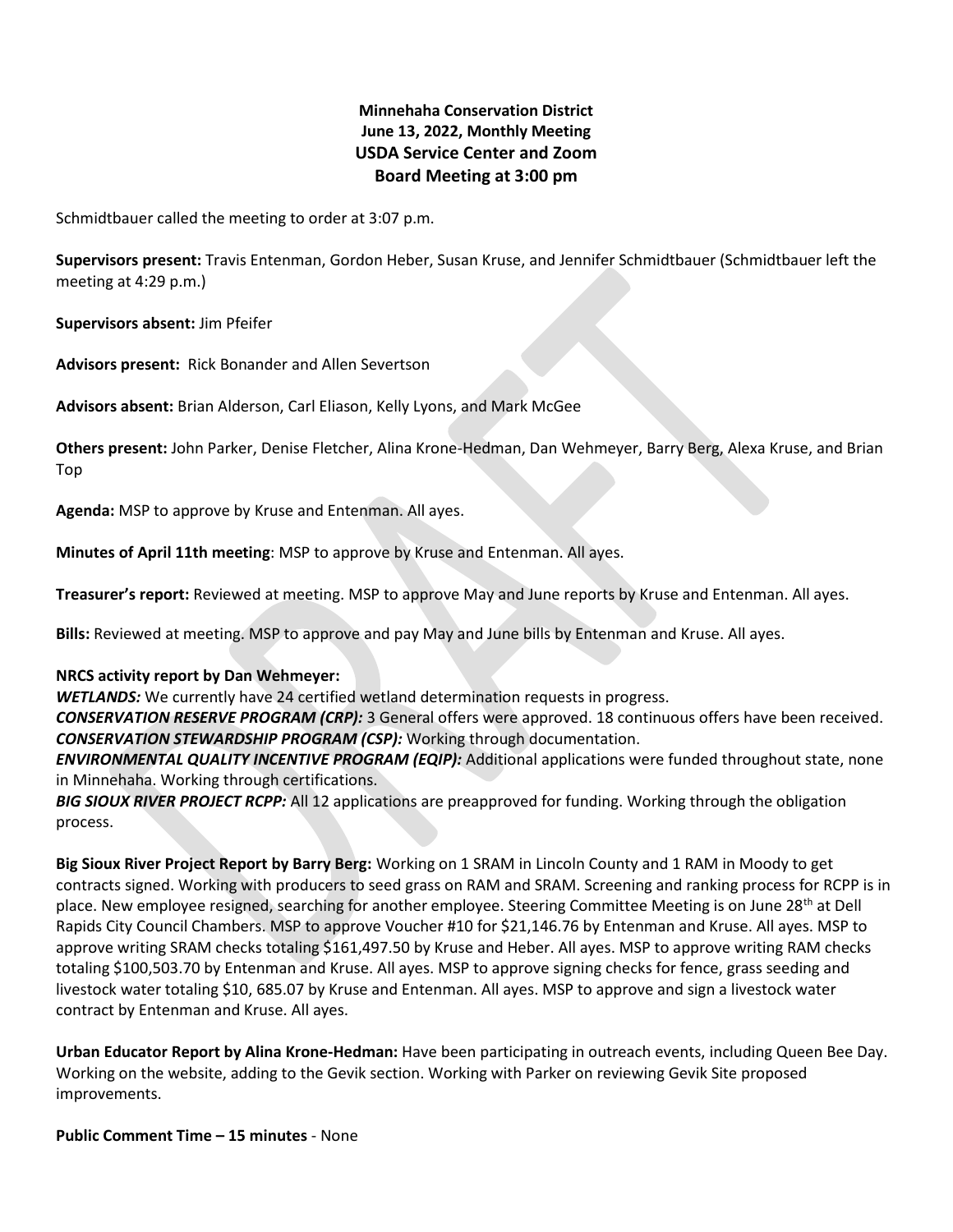#### **Update from Supervisors** - None

#### *OLD BUSINESS*

# **1. Service Report (bio-solids, tree planting, grass planting, Gevik Site, etc.)**

Bio-solids: Caught up and billed out. Trees: 2 ½ weeks of fabric to do. One site to plant yet. Left-over tree sale to be held this week. Grass: 120 acres of cereal rye cover crop planned. Mowing and spraying CRP properties and City of Sioux Falls properties. Gevik Site: Being mowed. Working on a meeting time to discuss improvements.

#### **2. CO2 Pipeline Information**

The district signed up to receive PUC hearing committee notes. Bonander reported on the PUC Board response so far. He noted that Summit has been given an extension on their permit application deadline. Navigator got POET to join their pipeline program. On June 21<sup>st</sup> at 9:00 a.m. in the City/County Meeting Room, the Minnehaha County Commission will meet about a moratorium on the pipeline.

#### **3. Area Meeting – June 21 in Montrose at the American Legion at 10:00 am**

All Vermillion-Big Sioux area conservation districts attend. Parker, Ruesch and Wehmeyer plan to attend. Also on that day, Heber will attend the Research Farm meeting at SDSU and either Top or Entenman will attend an SDSU workshop on conservation implementation.

# **4. Community Garden Working with City of Sioux Falls**

City of Sioux Falls has allocated a 5 – 10-acre parcel for the garden. A contract is being developed. Hope to start gathering materials this year and operate next spring.

#### *NEW BUSINESS*

# **1. Tractors and Trucks (Future)**

District is leasing 1 tractor from John Deere and 1 Kubota from Pfeifer's. Parker suggested we may want to consider purchasing one of our leased tractors, rather than leasing every year and being uncertain about what we can find. We may want to consider purchasing a new or used truck in the future as well. Parker will present more financial details at the next meeting.

Schmidtbauer left the meeting.

# **2. Election – Ballot and Signatures**

2 board positions are open this year. If planning to run, paperwork needs to be notarized and back to the county auditor by July  $1<sup>st</sup>$  before 5:00 p.m.

# **3. Leadership Meeting in Pierre – June 27, 28 & 29**

Parker and Langner plan to attend if their work is completed. The Big Sioux Watershed meeting is on June 28<sup>th</sup> as well, so Parker would need to get a substitute for that. Entenman would be willing to substitute at the Big Sioux Watershed meeting if needed.

# **4. Unfunded Cooperative Agreement (with NRCS)**

This is an agreement between the NRCS and the district about what the NRCS provides for the district (office space, computers, network, office supplies, etc.) and what the district provides to NRCS (storage of UTV's, equipment, etc. at the district shed). No funds are exchanged. MSP to approve the agreement by Kruse and Entenman. All ayes.

**Executive Session (if needed)** – none *CONSERVATION PLAN SIGNING* - none